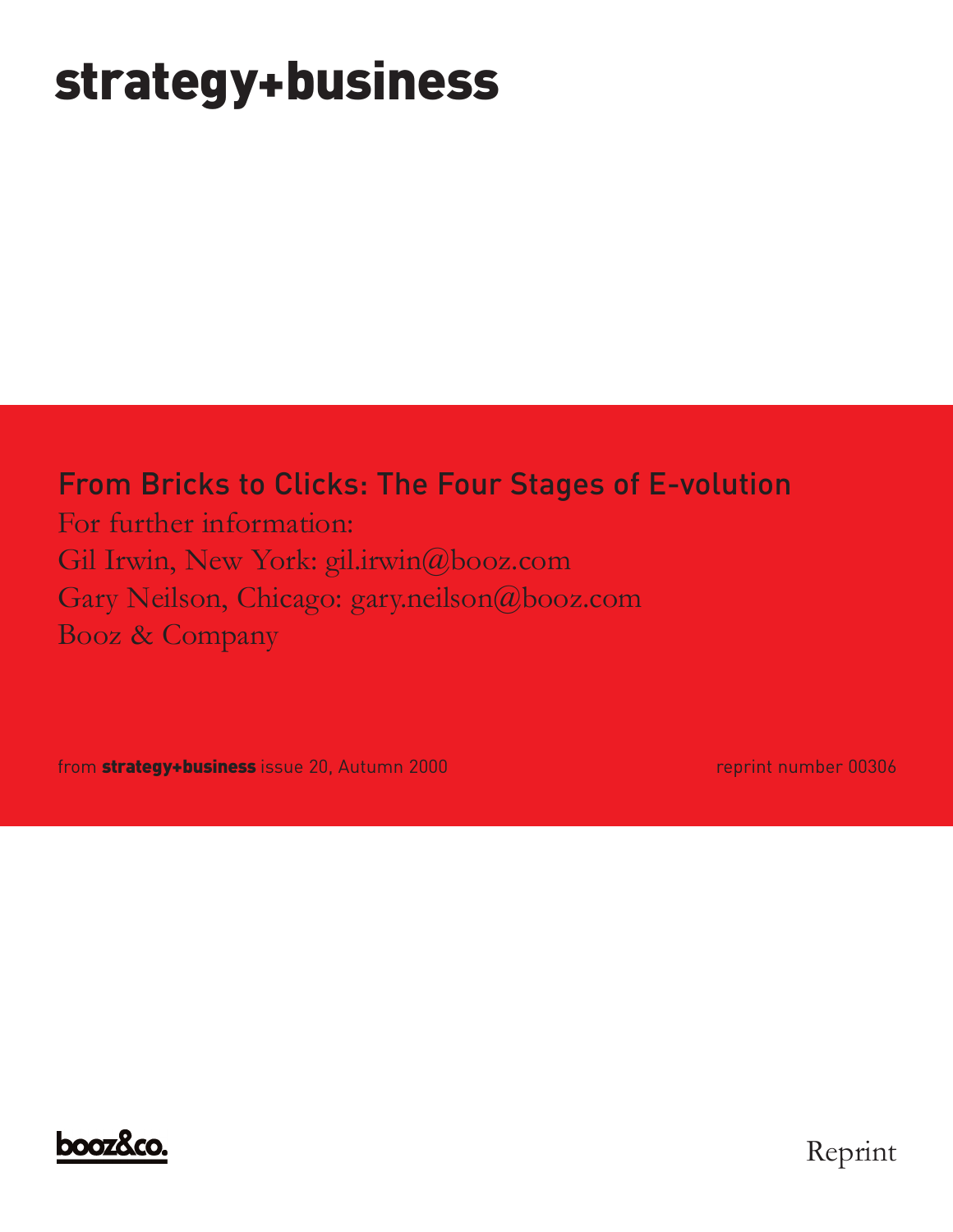

<u>umma</u>

**While most U.S. companies have passed through their digital infancy, time is running out for critical decisions on mission, leadership, processes, structure, and talent.**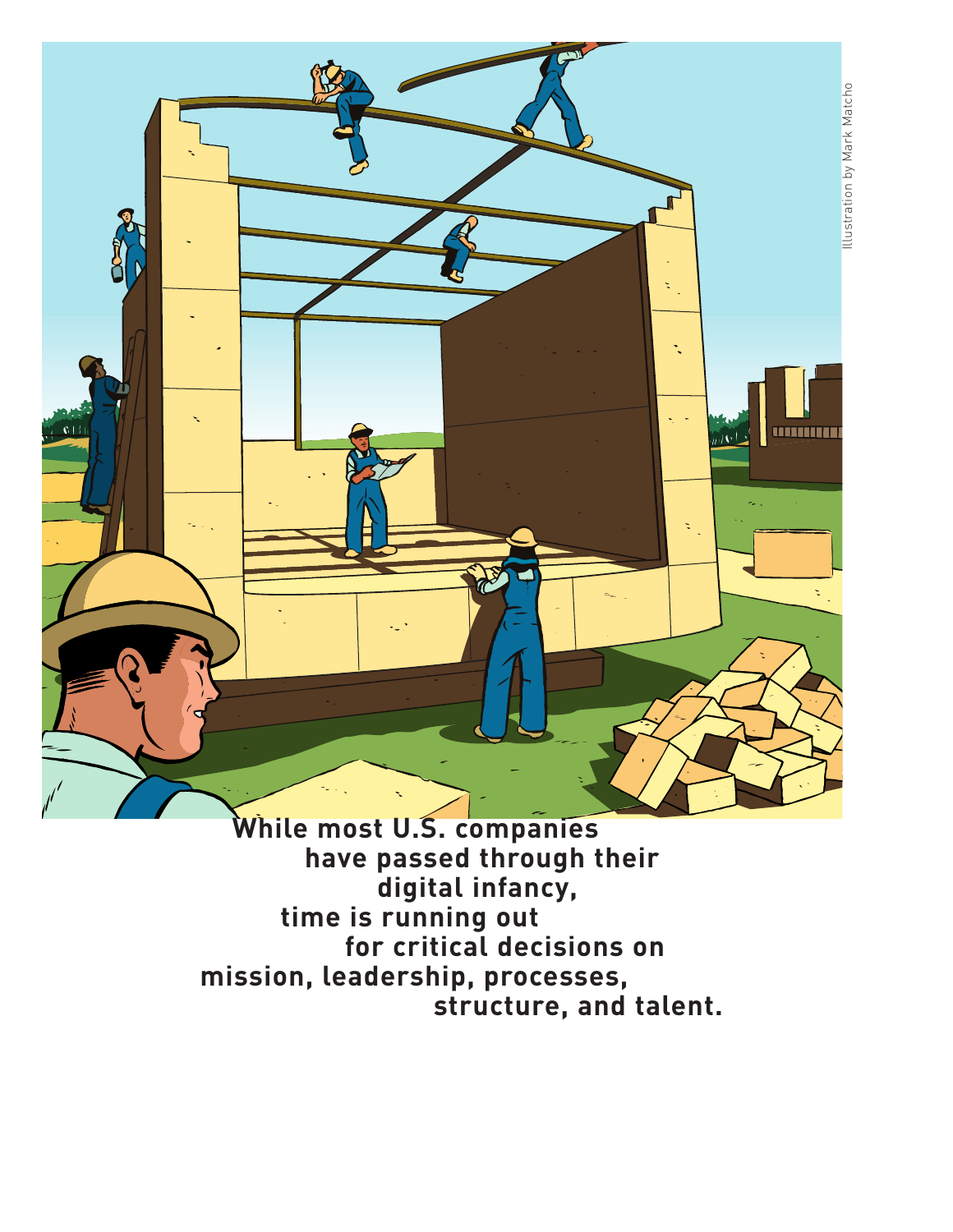by Jill Albrinck, Gil Irwin, Gary Neilson, and Dianna Sasina

# to PCICKS<br>The Four Stages of E-volution Bricks from

#### Traditional companies no longer question whether the Internet

will change their businesses. Neither do they debate whether e-business belongs on the CEO agenda. Most companies even have a firm grasp on what they want and need to get their e-business initiatives off the ground. Still, it's a long way from strategic intent to execution. Every day, it seems, another e-business task force or SWAT team is formed, as CEOs of large companies set "e-priorities" and create units that try to model the fast and focused entrepreneurial behaviors they hope the rest of the company will emulate.

As these companies attempt to reorient and reinvent themselves, they struggle with common challenges that revolve around two fundamental issues: organizational structure and the mobilization and motivation of people.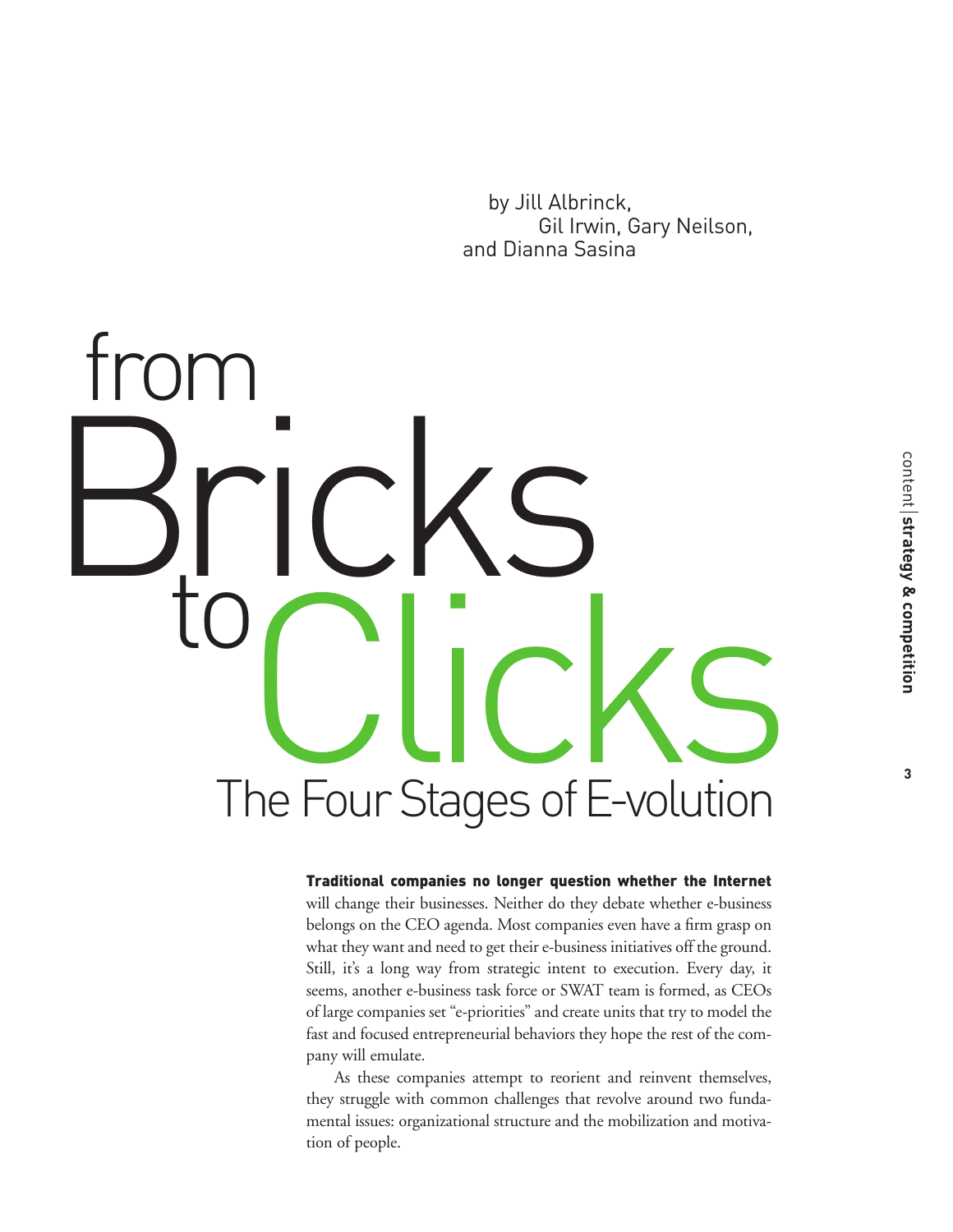#### **Jill Albrinck**

(albrinck\_jill@bah.com) is a vice president with Booz-Allen & Hamilton in Chicago. She is a leading expert in transforming sales, service, and channel operations in automotive, consumer products, life science, and industrial product companies. Her recent work has focused on helping bricks-andmortar companies and dotcoms build e-businesses.

#### **Gil Irwin**

(irwin\_gil@bah.com) is a vice president with Booz-Allen & Hamilton in New York. He is a member of the Financial Services Group and the Information Technology Competency Center. His focus is helping clients understand how to strategically apply information technology and how to develop e-business strategies.

#### **Gary Neilson**

(neilson\_gary@bah.com) is a senior vice president of Booz-Allen & Hamilton based in Chicago. He focuses on assisting Fortune 200 companies with major restructuring and organizational change initiatives, most recently concentrating on the organizational implications of e-business.

#### **Dianna Sasina**

(sasina\_dianna@bah.com) is a senior associate with Booz-Allen & Hamilton in Chicago. She is a member of the Organization and Strategic Leadership Competency Center. She has assisted health care, chemical, automotive, and industrial companies with major organizational change initiatives.

We have seen these issues surfacing again and again over the past few years in our work with clients and in conversations with executives in many industries. Early this year we undertook a survey that included interviews with 25 CEOs and top e-business executives around the world as well as extensive secondary research on 25 additional companies. (See Exhibit 1.) Our latest research reaffirmed that organizational structure and people themes were top-of-mind for executives across industries.

The Internet presents a different set of opportunities for every company, and the range of e-business approaches is wide — from modest product and channel extensions (e.g., USA Today Online extends the *USA Today* brand) to radical departures from existing business models (e.g., Merrill Lynch's portal for institutional clients is transforming its entire capital markets business).

Still, our research shows that virtually all companies pursue e-business opportunities in a strikingly consistent way, passing through four consecutive stages of development. (See Exhibit 2.) These stages are:

- **I. Grassroots:** Different e-initiatives are under way throughout the organization, but there is little central coordination.
- **II. Focal Point:** A lead e-commerce executive is named and a centralized e-business group is formed to set priorities and organize the company's e-business efforts.
- **III.Structure and Deployment:** The e-business group sets e-opportunity priorities, deploys those with the most promise, and then begins to develop their structures (embedded, independent business unit, IPO, joint venture).
- **IV. Endgame:** E-opportunities mature to the point that specific structures are formalized to support each business and help it grow.

#### **Stage I. Grassroots**

In the Grassroots stage, companies take their first steps toward harnessing the Internet's potential. IT departments, product groups, and business units all begin to explore ideas, identify opportunities, and launch initiatives. The Internet has clearly registered on the CEO agenda, but it is not yet a priority.

Ideas propagate through the organization with little or no control. Resources are allocated independently, business unit by business unit, as each starts to pursue its own opportunities. This free-for-all is stimulating, and it can result in a frenzy of activity. As one e-business executive described the Grassroots stage at his company: "Our e-business started organically with several independent project teams working on specific e-projects. This allowed us to start an e-business quickly but resulted in a hodgepodge of e-activity across the company without an overall strategy, central coordination, or cross-communication."

The Internet, with the Web site as the vehicle, is still thought of during the Grassroots phase mainly as a technology tool and a marketing resource. But as opportunities are broadly and visibly exploited, more people become Internet believers, and an entrepreneurial zeal for new e-business models is palpable throughout the company.

As experiments in e-business unfold, lessons are learned but not necessarily shared because, among other reasons, there is a general lack of coordination and communication among business units. Consequently, many strategies are inconsistent or redundant — with frequent unpleasant surprises. One company in our survey discovered it was spending \$50 million more on Internet initiatives across the company than the \$5 million set aside in the budget.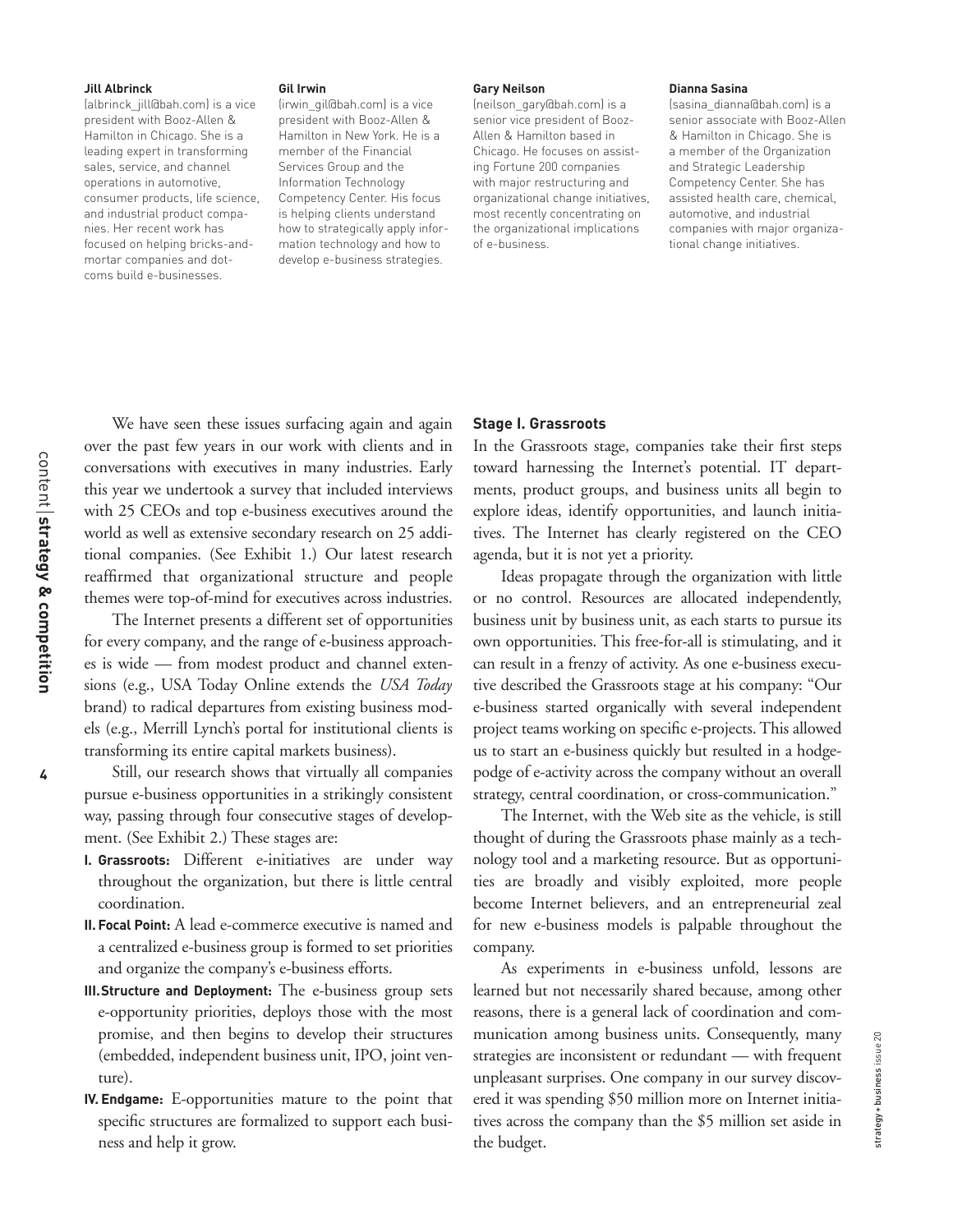| <b>Industry</b>                   | <b>Companies</b>                                                                                        |                                                                                         |
|-----------------------------------|---------------------------------------------------------------------------------------------------------|-----------------------------------------------------------------------------------------|
| <b>Financial Services</b>         | American Express<br>Chase Manhattan Bank<br>Fleet Bank<br>Charles Schwab<br>CitiGroup                   | <b>State Street Bank</b><br><b>Washington Mutual</b><br>Northern Trust<br>Merrill Lynch |
| <b>Health Care</b>                | <b>Blue Shield of California</b><br><b>Express Scripts</b><br>Quicken Insurance/InsureMarket<br>MetLife |                                                                                         |
| Media and<br><b>Entertainment</b> | Globo<br>Gruner+Jahr<br>Elsevier Science<br><b>USA Today</b>                                            |                                                                                         |
| <b>Automotive</b>                 | Ford<br><b>General Motors</b><br>Toyota<br>DaimlerChrysler                                              | Fiat<br>Johnson Controls<br><b>PACCAR</b>                                               |
| <b>Industrials</b>                | W.W. Grainger<br>Whirlpool<br>Herman Miller<br>GЕ                                                       | <b>Federal Express</b><br><b>UPS</b><br>Cargill                                         |
| Airlines/<br>Aerospace/Travel     | Boeing<br><b>United Airlines</b>                                                                        | Carlson Wagonlit                                                                        |
| <b>Telecommunications</b>         | Impsat<br>Ascom                                                                                         | Freenet                                                                                 |
| Computing                         | <b>Dell Computers</b><br><b>IBM</b><br>Cisco Systems<br>National Semiconductor                          | Intel<br>Gateway<br>Oracle                                                              |
| <b>Consumer Products</b>          | The Gillette Company<br>Barnes & Noble                                                                  | Lands' End                                                                              |
| <b>Energy</b>                     | Enron<br>Chevron<br><b>BP</b> Amoco                                                                     | Shell<br>Petroplus                                                                      |

Without any central coordination mechanism or topdown strategic direction, the Grassroots phase can quickly disintegrate into mayhem, confusing customers and compromising the brand. General Motors, as an example, had some 160 Web sites up and running during its Grassroots phase, each with a slightly different look and feel. Initially encouraged to pursue their own Internet marketing and product support initiatives, business units ended up spending millions of dollars on disparate product, division, and brand sites, which contributed to a highly fractured brand image on the Web.

When people and funding are stretched thin, companies may find they're not putting enough resources behind the one, two, or 10 ideas that promise the greatest shareholder returns. The strain of being pulled in myriad directions can discourage employees or prompt them to leave. While Grassroots development is necessary to test new ideas, companies shouldn't (and generally don't) stay in this stage too long.

#### **Stage II: Focal Point**

A key indicator that a firm has entered the Focal Point phase is when leaders openly acknowledge the need to bring more discipline to the company's e-business efforts and begin to formulate a strategy. By this time, companies have built up e-business skills and know the importance to their brand of establishing standards for technology systems, Web site designs, and other business elements.

Given the competitiveness of the labor market, this is the time to start impressing upon employees and potential recruits that there is an e-business career path for them. And as opportunities on the fringes of the CEO's agenda become priorities, there is increased support from the top for people, technology, and funding.

An energetic, visionary leader, often reporting to the CEO, is appointed to lead a centralized e-business group. (Seventy percent of the e-business leaders in our survey report to the CEO.) For example, in 1998 the newly appoint-

ed CEO of Lands' End, David F. Dyer, hired Bill Bass to take this job. Mr. Bass was a former director of consumer research at Forrester Research, the technology research firm based in Boston; prior to that he led *The Boston Globe'*s early Web initiatives. Similarly, Ford Motor Company recruited Brian Kelley, a young, talented sales executive from General Electric's appliance unit, for this role. The reporting line and a separate budget or P&L responsibility distinguish the e-business champion who has the support to get things done from a mere facilitator.

Additional people for the e-business team are assembled, with roughly 40 percent hired internally. The size of the typical e-business group in our survey ranged from about 30 to 50 people, plus Web development personnel who are typically from the IT department or staff from IT

**5**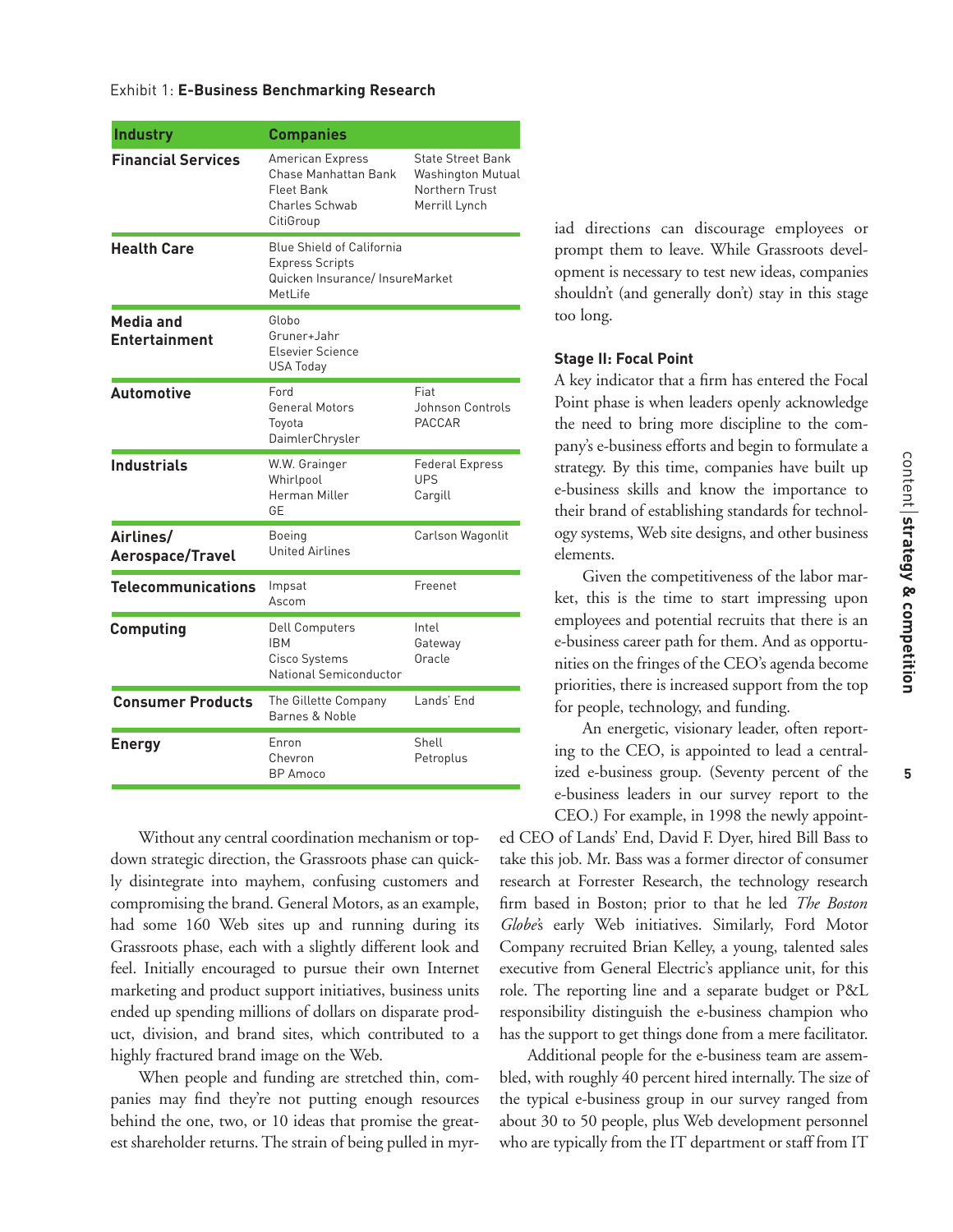

#### Exhibit 2: **The Four Stages of E-volution**

outsourcers. Most e-executives we interviewed expressed their desire to keep the group lean and agile. As their e-business

unit solidifies, companies

are inclined to centralize functional resources, including human resources, information technology, business development, and finance staff, to better serve the specific needs of the unit. For example, a dedicated e-business human resources staff has more leeway to apply unique e-business recruiting techniques. Cisco Systems Inc. shops for talent at the Los Altos Wine & Art Festival and the Santa Clara Home & Garden Show, as well as at traditional job fairs. The company has even parked a mobile billboard alongside a California freeway suggesting to frustrated drivers that they can cut their commute by working for Cisco.

A company that recruits IT professionals directly into the e-business group, rather than into a corporate IT department, is attractive to technologists who want to expand their Web expertise rapidly and work with professionals with similar ambitions and interests. This is also the best way for a company to conserve and leverage its technology resources and meet the needs of a growing e-business endeavor. However, even though staff are located within a separate e-business unit, it is important they remain connected to the mainstream IT unit, because they still have to work with the same technical and process constraints as everyone else.

In addition to serving as an incubator for new ideas and a repository of business knowledge, the e-business Focal Point team sets priorities for the full range of e-business opportunities spanning all business lines. This is especially important since all e-opportunities are not created equal. Key variables that affect success include risk, capability requirements, urgency, complexity, cost, potential impact and value, and whether the changes will be evolutionary or revolutionary.

> volutionary e-opportunities enable a company to make its existing business model more effective and valuable. An evolutionary step is an attempt to improve business performance incrementally. It could be new online products and services, a more cost-efficient distribution of the same products and

services over the Net, use of the Internet to improve communication with customers, or any number of other business enhancement strategies. E<br>
P<br>
y<br>
y<br>
y<br>
y<br>
(<br>
1<br>
(<br>
y<br>
y<br>
y<br>
(<br>
1<br>
i<br>
y<br>
i<br>
y<br>
i<br>
1<br>
y<br>
i<br>
y<br>
i<br>
y<br>
i<br>
1<br>
y<br>
i<br>
y<br>
i<br>
y<br>
t<br>
y<br>
c<br>
munication with<br>
y<br>
munication with<br>
y<br>
munication with<br>
y<br>
munication with<br>
y<br>
munication with<br>
y<br>
munication with<br>

For instance, Ford is now using a Web-based application to facilitate the use of its internal company lease program. A leading life insurer we surveyed used an e-business application to provide policy quotes online. Many banks are upgrading customer service processes on their Web sites; for example, adding Net-based bill presentment and payment to their list of standard services.

In general, evolutionary e-opportunities are easier to manage and are less risky than revolutionary ones.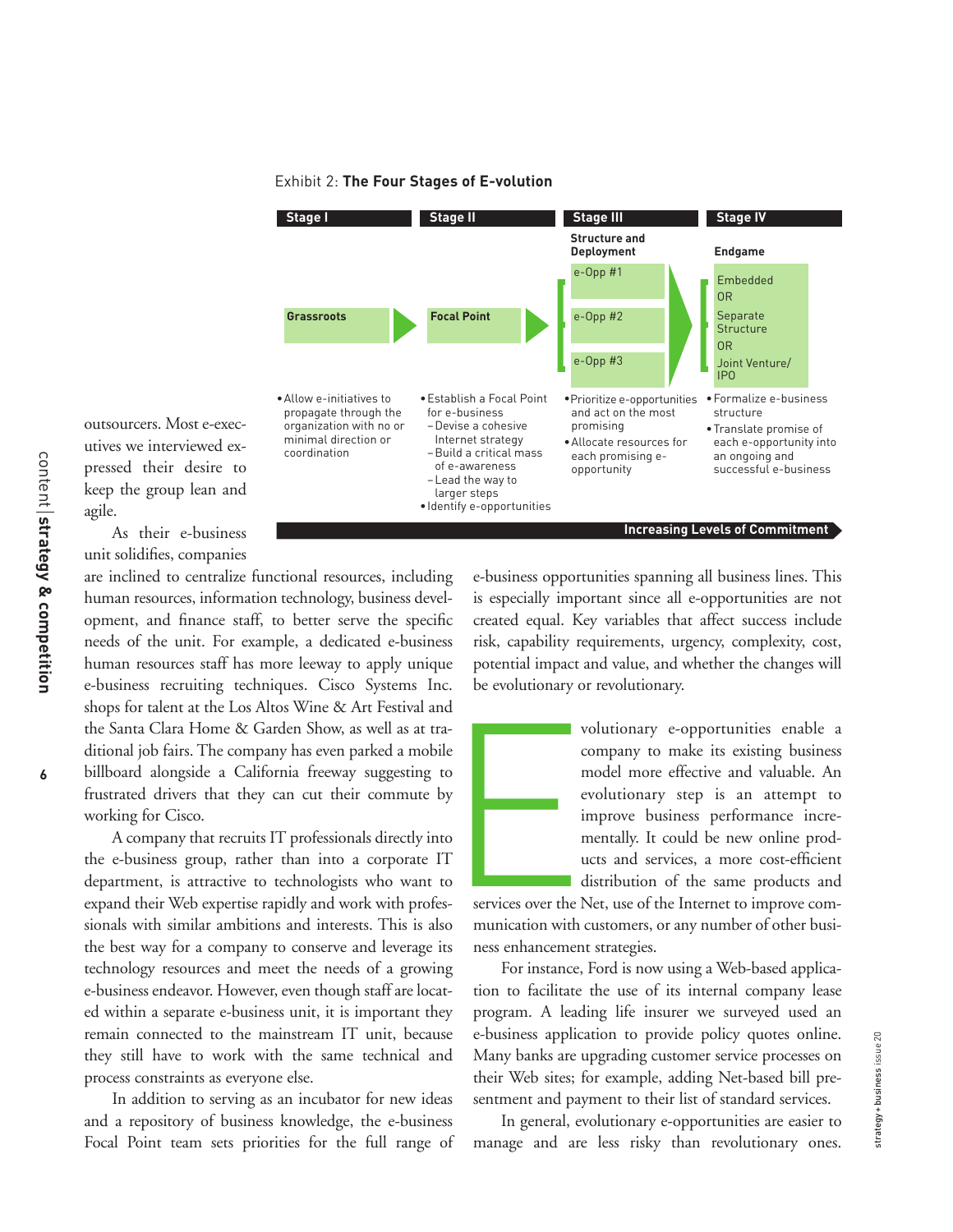#### **Focus:** The Talent Wars

Even with a gyrating Nasdaq throwing startup employees' stock options under water, recruitment and retention tension is here to stay for all types of companies. In a knowledge economy, it's a seller's market for talent. "Clickstarting" companies need to be clear about what they're looking for, to watch what competitors are offering for certain skills, and to understand what people want and need from their jobs.

The methods by which skilled people are retained and recruited vary depending on the company, the type of e-opportunity, and conditions in the marketplace at a given time. But whether the market is hot or not, traditional companies still need the ability to build long-term equity-based or equitylike compensation into their packages.

Not all business entities can offer

stock options (e.g., privately held firms or startup divisions within large public companies). To replicate the options effect without spinning off a division, a company can issue phantom stock traded internally, or publicly traded tracking stock tied to the financial performance of the e-business.

One large multinational company we interviewed used a two-pronged approach to create a competitive base salary combined with an equity incentive. First, it benchmarked salaries at a venture capital firm and a dot-com startup to determine its own pay scale. Then it established a mutual fund for employees that tracks the performance of the company's e-business initiatives.

Traditional companies also need to be more responsive to individual needs. These days grade levels, job titles, and

pay ranges bear little relationship to what an employee personally values. For instance, people want to feel a sense of mission — that they're making a difference to the organization as a whole. Employees also seek development opportunities, such as fast-track promotions, access to senior management, and training. They're attracted to companies with informal, empowering, and fast-paced cultures.

The new bottom line on attracting and retaining talent: All the elements that people value must be taken into account — compensation, lifestyle needs, career goals, and professional development. By crafting a comprehensive and tailored package, traditional firms can more effectively compete for talent, and win, against the dot-coms. *— JA, GI, GN, DS*

Despite a limited upside, such evolutionary improvements can add top- and bottom-line value by raising revenues and lowering costs. These opportunities mostly draw on existing internal resources and capabilities and rely on traditional corporate structures and governance mechanisms. They're typically handed off to the appropriate business unit during implementation.

Revolutionary opportunities, on the other hand, are breakout ideas that radically reshape a company and may even change the rules of play in an entire industry, with a new business model or the creation of a new market. These opportunities become the leading candidates for IPOs. Although these moves can reap far greater financial rewards — increased market share, profits, and growth than evolutionary opportunities can, they are also very risky and complex. Often revolutionary ideas emerge in an independent e-business group because its managers need, to a greater extent than others, to work outside the existing boundaries of business processes and governance procedures.

Discount broker Charles Schwab & Co. had a revolutionary idea, but it did not resolve to become an online trading company overnight. Its new business model emerged slowly and was prudently planned. It started with a special task force, and over time, as the IT systems migrated to the Internet, Schwab's e-task force began operating as a separate business unit. Gradually, however, as the distinctions between clicks and mortar disappeared, "e-Schwab" and Schwab became indistinguishable.

In contrast, Citigroup's full-service online bank, e-Citi, started big and is aiming high. To reach its goal of a billion customers, this new unit — formed in 1997 and headed by Ed Horowitz, a former media executive brought in from outside the financial services giant — has developed its own organization of 1,200 assorted employees (certainly not lean) and a lavish budget. As Mr. Horowitz says, "We're creating a company from scratch."

Most business-to-business e-commerce and clicksand-mortar plays fall in between the extremes of cautious incremental improvements and radical reinvention. They are moderately innovative and are focused on accomplishing basic business goals like increasing value for the customer and cutting costs.

At some point, so many e-opportunities surface it becomes difficult for one central group to handle them all; each requires distinct management skills, funding lev-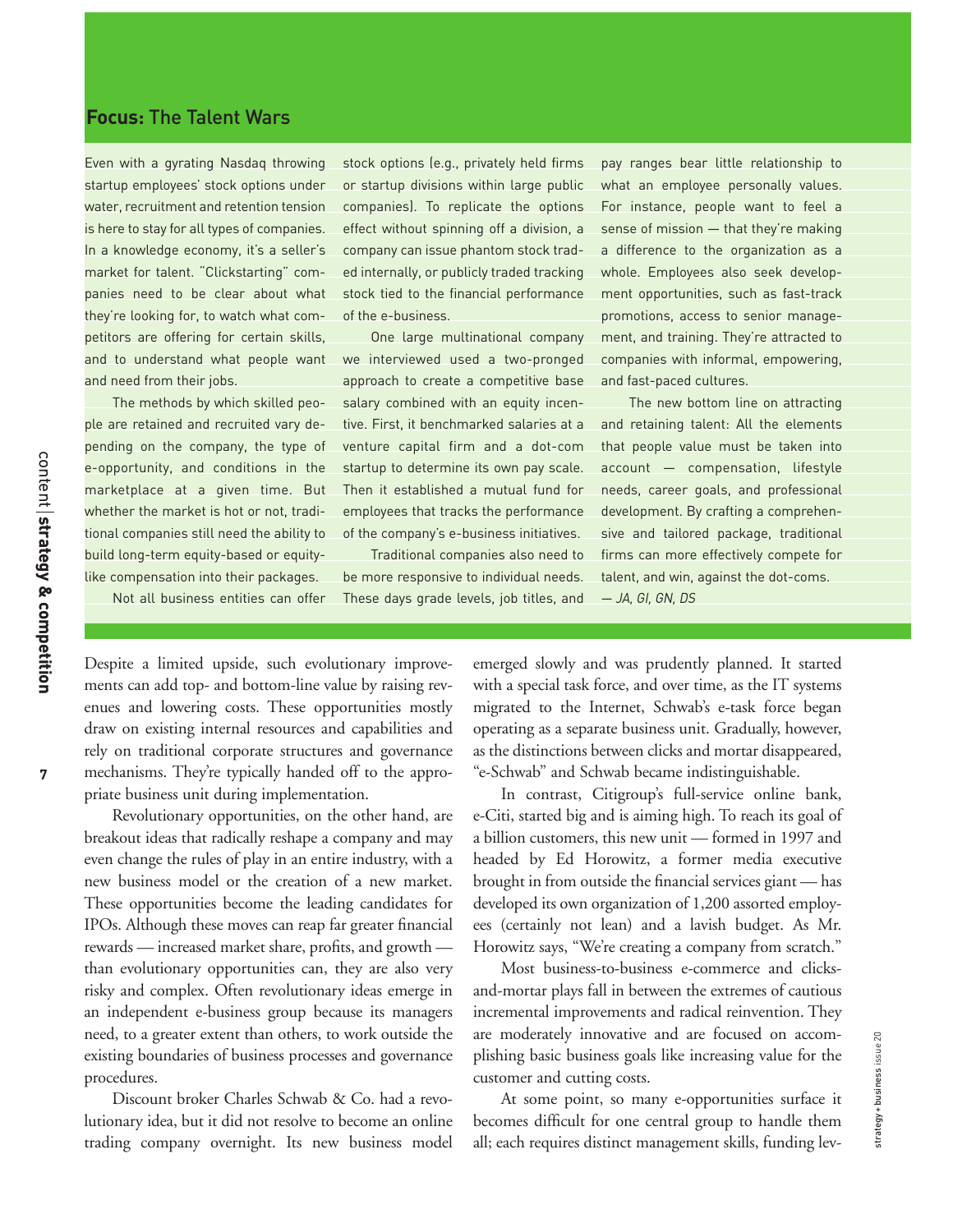

Exhibit 3: **E-Business Organizational Evolution Progress**

els, and structures. Depending on the nature of an e-opportunity and its stage of development, it might migrate back into the existing corporate organization, or an entirely new structure might be created to support it.

#### **Stage III: Structure and Deployment**

While structures begin to take shape in the Focal Point stage, the environment is still fluid. In Stage III, companies begin seriously assessing their options and formulating strategies and tactics.

Nearly 65 percent of respondents in our survey have reached Stage III. (See Exhibit 3.) Here, e-businesses are moving into high gear as they mobilize project teams, put structures into place, form partnerships, and launch pilot programs. Experimentation, processes of elimination, and structural change abound during the Structure and Deployment phase as companies decide the fate of different e-business concepts.

During this stage, the e-business team determines which structure is best suited to address the variables that influence each opportunity (e.g., risk, urgency, capabilities). There are four typical endgame structures embedded, separate, IPO, and joint venture.

E-opportunities are *embedded* when they are absorbed into an existing business structure, whether in a single business unit or across several lines of business or functional areas. These types of e-initiatives, as natural extensions of a firm's traditional offerings, are relatively easy to roll out in a straightforward manner.

Revolutionary e-opportunities can also be embedded. In these situations, the opportunity often overtakes the entire company, transforming every business unit and

department. Consider Federal Express Corp., which has undergone internal and external strategic and operational changes to reposition itself as an e-commerce company. All this change is essentially occurring within its traditional corporate structure. Says one of its most senior e-commerce executives, "E-commerce is the future of our company. We can't pull it out and create a separate company or position, because it is where we are going."

IBM's Internet division, formed in 1995, is another example. Charged with fulfilling CEO Lou Gerstner's mandate — "every IBM product must be Internet friendly" — the company's Internet division has become an institutional focal point for developing e-opportunities across the firm, including business services, online offerings, procurement, and outsourcing.

Other leading companies, including Intel, Ford, and Charles Schwab, have revisited their core business strategies in light of the Internet. Ford, with the vision of a vastly streamlined build-to-order business model, is in the process of equipping its entire global work force — 350,000 people — with home computers, printers, and Internet service. Brian Kelley, the leader of Ford's ConsumerConnect e-business group, has recruited dozens of Internet-savvy employees from companies like Whirlpool Corp. and Procter & Gamble Co. Says one employee: "We see ourselves as a kind of alpha squad, here to lead change and help make the cultural difference required to bring Ford into the 21st century."



*separate* structure is created when a company wants to nurture an eopportunity with as little interference as possible from the rest of the organization. This quasi-independent structure allows the fledgling initiative to draw on the people, technology, and funds of the parent

company as needed, while preserving its autonomy and agility.

Separate structures also signal to investors and analysts that the company wants its e-business initiatives to be valued separately. It's a deliberate strategy to unlock shareholder value. Establishing an autonomous e-group **8**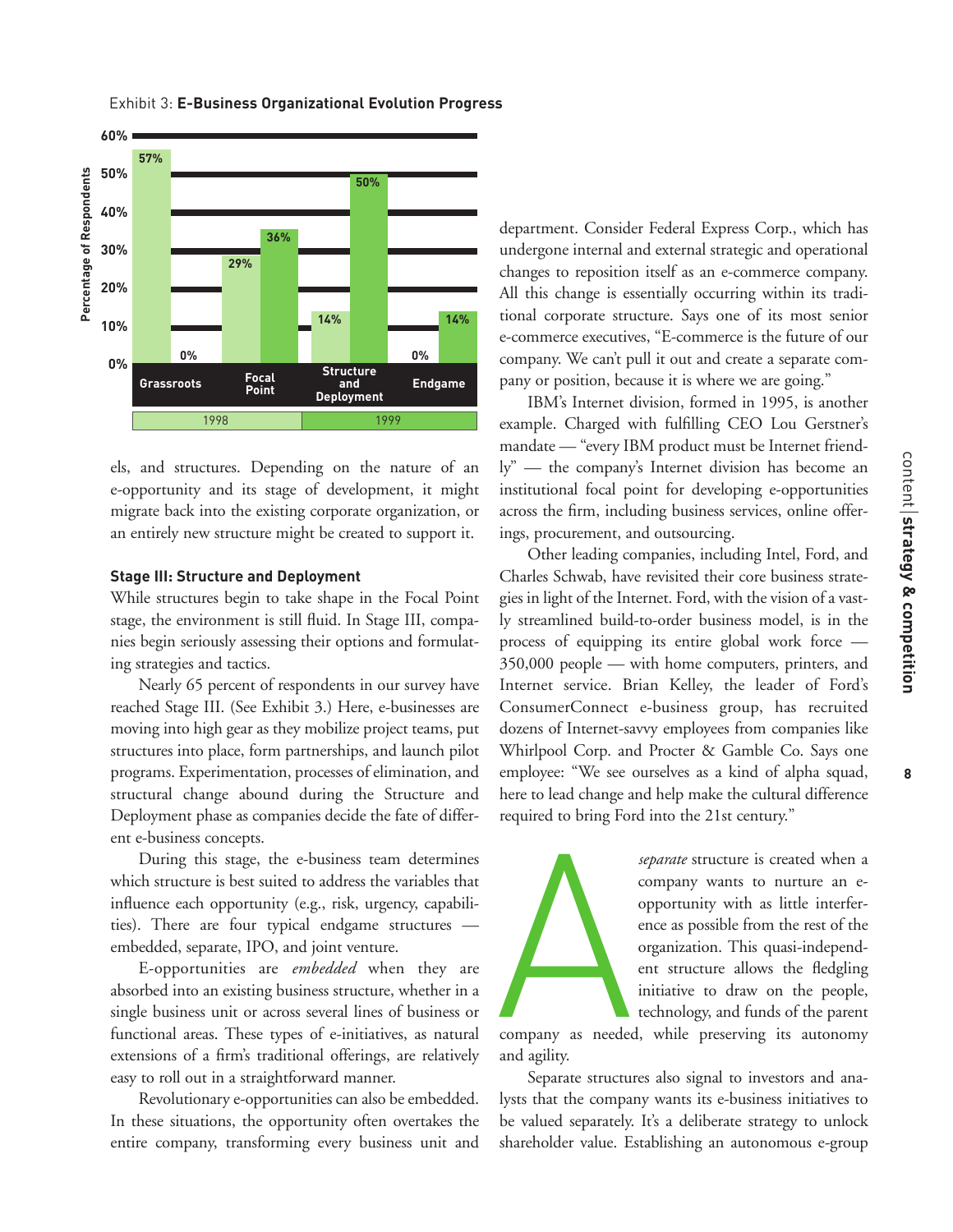**9**

#### Exhibit 4: **Choosing the Best Structure**



also sends an inviting message to employees who are looking for an ebusiness career path and a more entrepreneurial working environment. Separate structures are not typically constrained, for example, by traditional compensation formulas.

The skunkworks group that is building Merrill Lynch's Internet-based portal for its institutional clients is, at least for now, removed physically and culturally from Merrill Lynch's investment banking and sales and trading operations. This new e-business initiative will ultimately allow the firm's corporate clients to track their holdings and to buy and sell stocks, bonds, futures, and options directly online with the click of a mouse, much as individual investors do today on E-Trade.

Separate e-business units need to develop their own appropriate processes, skills, and technology capabilities. At the same time, the company as a whole must address such questions as: How does a company confer upon the separate structure the flexibility and independence it requires without alienating traditional lines of business? How does the organization promote inter-division coordination and establish universally fair and appropriate performance measures? Companies are wrestling with these issues, and, although the jury is still out, creative solutions are beginning to emerge.

Many companies make the decision to spin off revolutionary e-businesses to create a new entity through either an *IPO* or a *joint venture*.

In an IPO a new public company is formed, separate from the original organization, with its own identity, board, management team, performance objectives, and incentives. Companies take the IPO route to expose the value in their e-businesses to investors, analysts, employees, and other key constituencies. For instance, a consumer electronics retailer recently transferred its e-business assets to a wholly owned subsidiary, as an interim step to an anticipated IPO. A European food company established 10 different legal entities for the various eopportunities it is pursuing. Those that bear fruit will eventually be taken public.

Microsoft's Expedia is another example of a thriving e-unit that gradually but rapidly made its way to an IPO. Microsoft launched Expedia as an online travel services product in 1996, then set it up as a separate operating unit, and finally spun it off in November 1999 as a separate company, raising \$84 million in capital and retaining 85 percent of the common stock. With the full financial backing of Microsoft, an aggressive acquisition plan, and a clear business strategy, Expedia is so far flourishing in a competitive market.

Companies in a variety of industries are also turning to joint ventures to promote "co-opetition" and streamline their supply chains. Online trading exchanges sometimes formed in partnership with e-business software vendors (e.g., Oracle, Commerce One, Ariba) have been announced in the auto, retail, chemical, oil, paper, steel, pharmaceutical, and construction industries, among others. ChemConnect, formed in 1995 and one of the oldest such exchanges, includes nearly all of the 25 largest chemical producers. It has reduced product, trans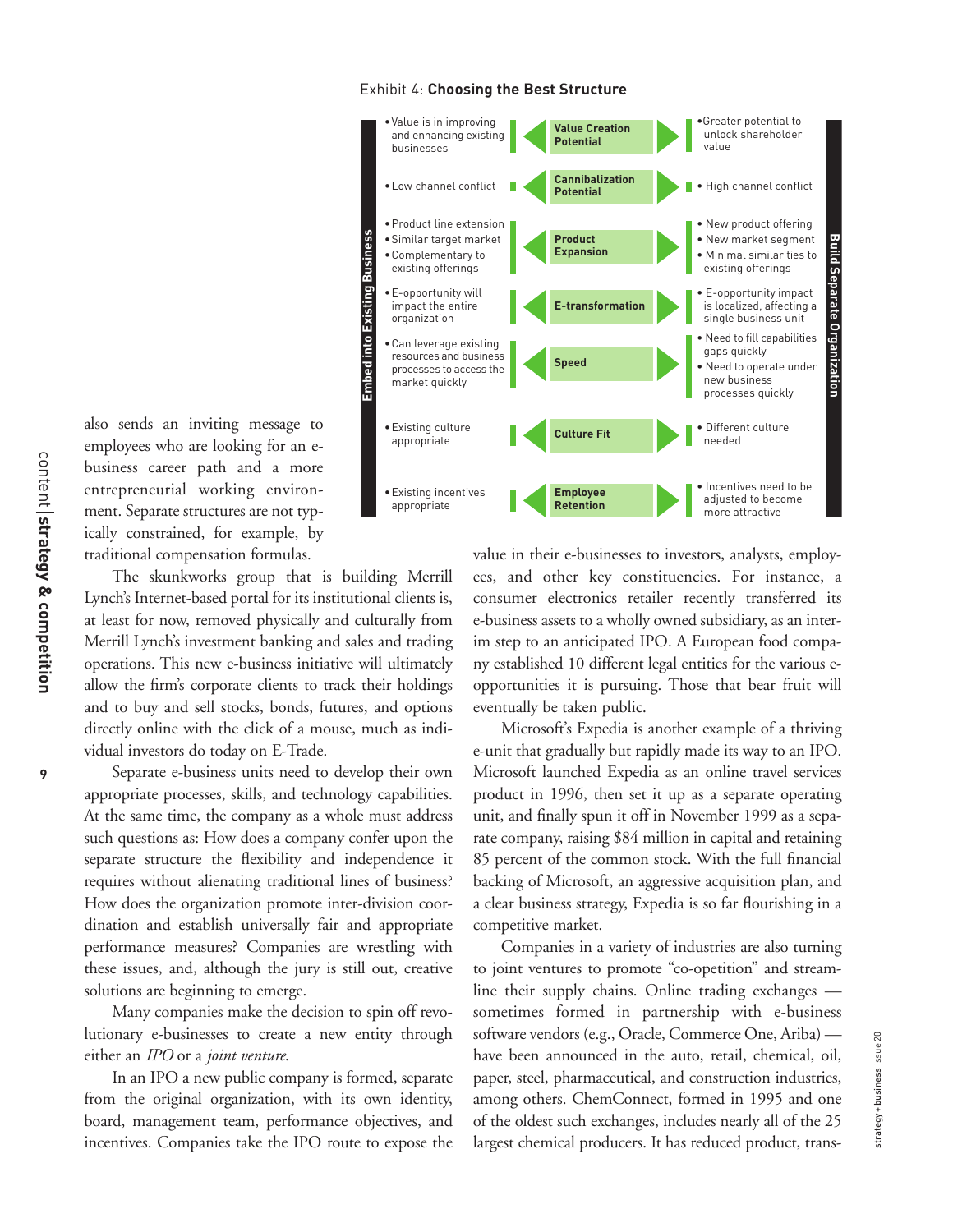action, and distribution costs across the industry.

AutoXchange, another trading exchange, is one of Ford ConsumerConnect's most promising efforts. This online trading site links Ford's 30,000 suppliers to the company for faster communications, better prices, and quicker delivery, potentially saving \$8 billion in procurement costs. In March 2000, Ford, GM, and Daimler-Chrysler announced they would combine their supplier exchange operations into a site to be called Covisint; the joint venture awaits federal antitrust approval. Other examples include Chevron and McLane Co., a unit of Wal-Mart, which have teamed up to create a convenience store supply network. Sears and Carrefour SA have joined forces on a procurement site for retailers.

IPO and joint venture structures face the same startup challenges that separate structures do, and more. Not only do they have to establish a business model that works in short order, but they also have to contend with the legal and financial implications of the IPO or joint venture process, including the distribution of stock and stock options.

#### **Choosing Your Structure**

Choosing the right organizational structure for an e-business opportunity depends on numerous factors. (See Exhibit 4.)



In many instances, companies can unlock substantial shareholder value by spinning off their e-business or issuing a tracking stock for a separate unit. In other situations, where the goal is simply to create value by enhancing the existing business model, it makes more sense to keep the e-opportunity in-house.

Where there is low channel conflict, it is reasonable to embed. If it seems likely that an Internet-based venture will cannibalize a company's traditional revenues, then it's generally better to set it up as a separate structure, allowing it to develop its own value proposition and a distinct customer base.

If an e-opportunity involves expanding a current product or service offering, then leveraging the existing organizational structure may be most appropriate. Otherwise, a separate structure is in order (e.g., in cases of a new product offering, development of a new market).

If the e-opportunity will affect the whole organization, creating a new market, business model, or brand, it's best to embed it.

If a new e-business can effectively leverage existing resources and processes, then an organization can embed the new structure. If it needs to fill capability gaps or quickly introduce new processes, then the business should operate separately.

Developing an e-opportunity within the existing organization requires compatibility between the e-culture it needs to flourish and the company's traditional culture. If the Internet opportunity requires a dramatic shift in the culture of an organization, it's best to build it as a standalone entity.

Finally, if you need different incentives to motivate support for an e-opportunity, you should build a separate organization.

content strategy & competition

**strategy & competition**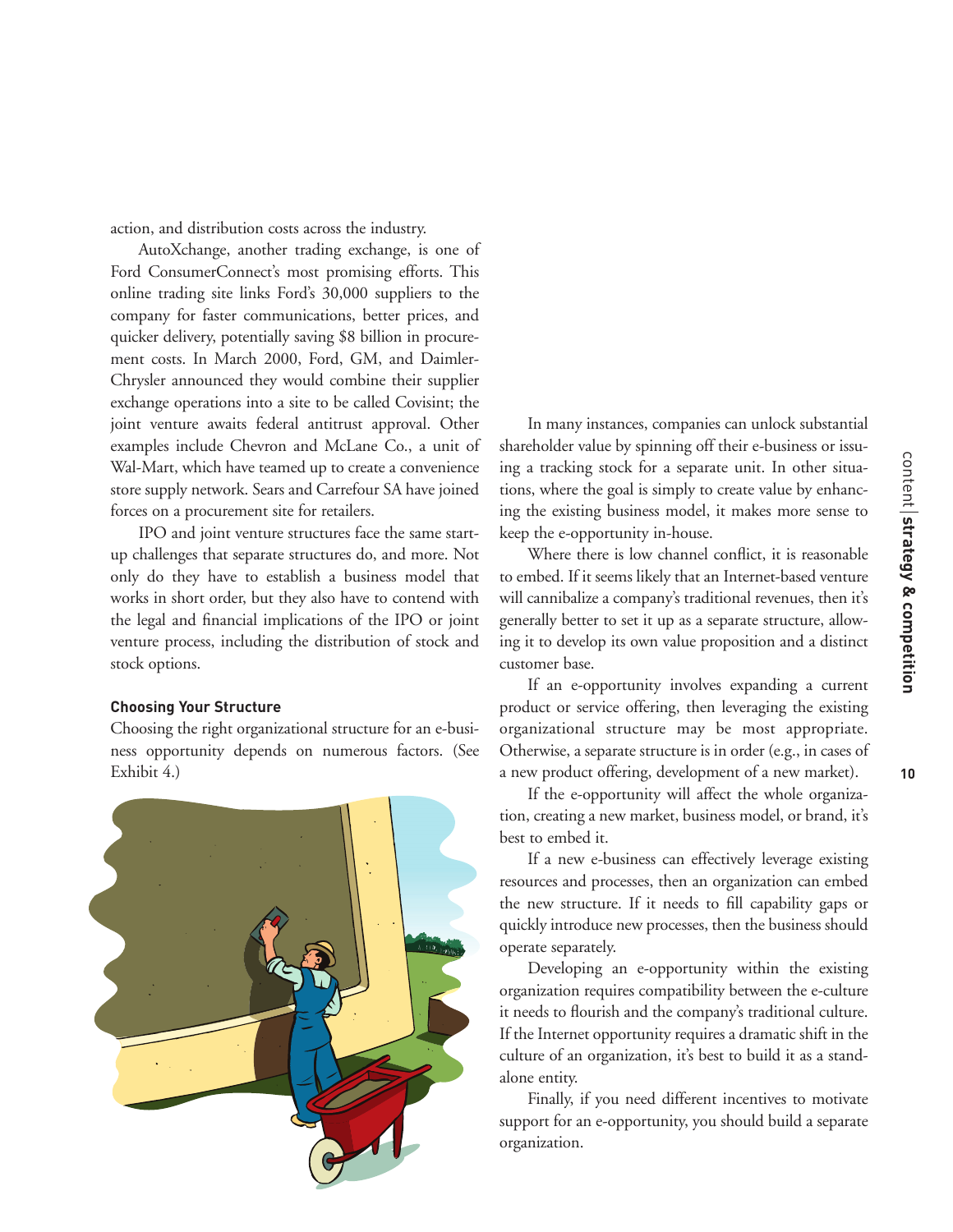### **The biggest challenge for companies moving from the Grassroots to the Endgame is finding the right people for the positions.**

#### **Stage IV. The Endgame**

While far from proven or permanent, business ideas at this stage have been validated in terms of their expected value and potential. Risky ideas have been weeded out, and the organizational structure has been formalized.

Leaders with strong operating skills often migrate from the Focal Point e-group to a new e-structure in which they run the business from day to day. The Focal Point group remains the guardian of the brand and customer experience and an incubator for new ideas, but its involvement in specific projects may diminish as the new unit takes the lead.

In many ways, this stage is the hardest to manage. Executives must allocate resources, motivate people, and produce results. In the Endgame phase, e-opportunities must be translated into concrete products or services. The incubation period is over. Speed, as always, is critical.

As traditional companies move farther toward and into the Endgame stage, the two management issues, organization and people, will become even more consuming for these firms and their senior executives.

Companies in Stage II often need the visionary who can defend the most promising opportunities. But the visionary executive may or may not have the operational skills to support a going concern. This is not unlike any startup where the creative risk takers deliver the spark, and other leaders impose management discipline.

The biggest challenge for traditional companies moving from the Grassroots into the Endgame is finding and positioning the right people in the right places to support a single opportunity or portfolio of e-business opportunities, whether the needs are entrepreneurial, operational, or both. (See "Focus: The Talent Wars," p. 68.)

Our research shows that the most highly sought-after

management skills are business development, partnership and vendor negotiation, project management, marketing, and content management. Interestingly, though, technical skills don't seem to be as highly prized as an open mind, a bright intellect, and an eager attitude. In an interview last year with *Business Week*, Theresa Garza, a vice president and general manager of Dell Computer Corp.'s large corporate accounts business, called this spirit the hum in her organization. "You can tell when a company feels dead just by walking through its halls. We try to create hum. It's people who have momentum, who are working hard, and who are excited to be here."

Just because a structure has been defined and the right people have been chosen, it doesn't mean the Endgame phase is a final resting place. The Endgame is a dynamic and iterative process that changes as the market changes. Organizations pursuing e-business opportunities need to maintain a high degree of flexibility so they can retrench if things go wrong and be ready to find ways to do better when they are successful.

Internet strategy is now every company's dilemma, but the e-volutionary path is fast and ruthless. Indeed, the rule of the Internet Economy is survival of the fittest. +

Reprint No. 00306

#### **Resources**

| John Byrne, "The Search for the Young and Gifted," Business Week,<br>October 4, 1999: www.businessweek.com                            |  |  |
|---------------------------------------------------------------------------------------------------------------------------------------|--|--|
| Jeffrey Rothfeder, "Ebanks — The Long Haul," <i>Gartner Group's Executive</i><br>Edge, February/March 2000: www.ee-online.com         |  |  |
| Ron Shevlin, Christopher Mines, Julie Meringer, and Leslie Hermsdorf,<br>"Organizing for eCommerce," Forrester Research, October 1999 |  |  |

For more discussion of ideas on e-volution, visit the **strategy+business** Idea Exchange at www.strategy-business.com/ideaexchange/